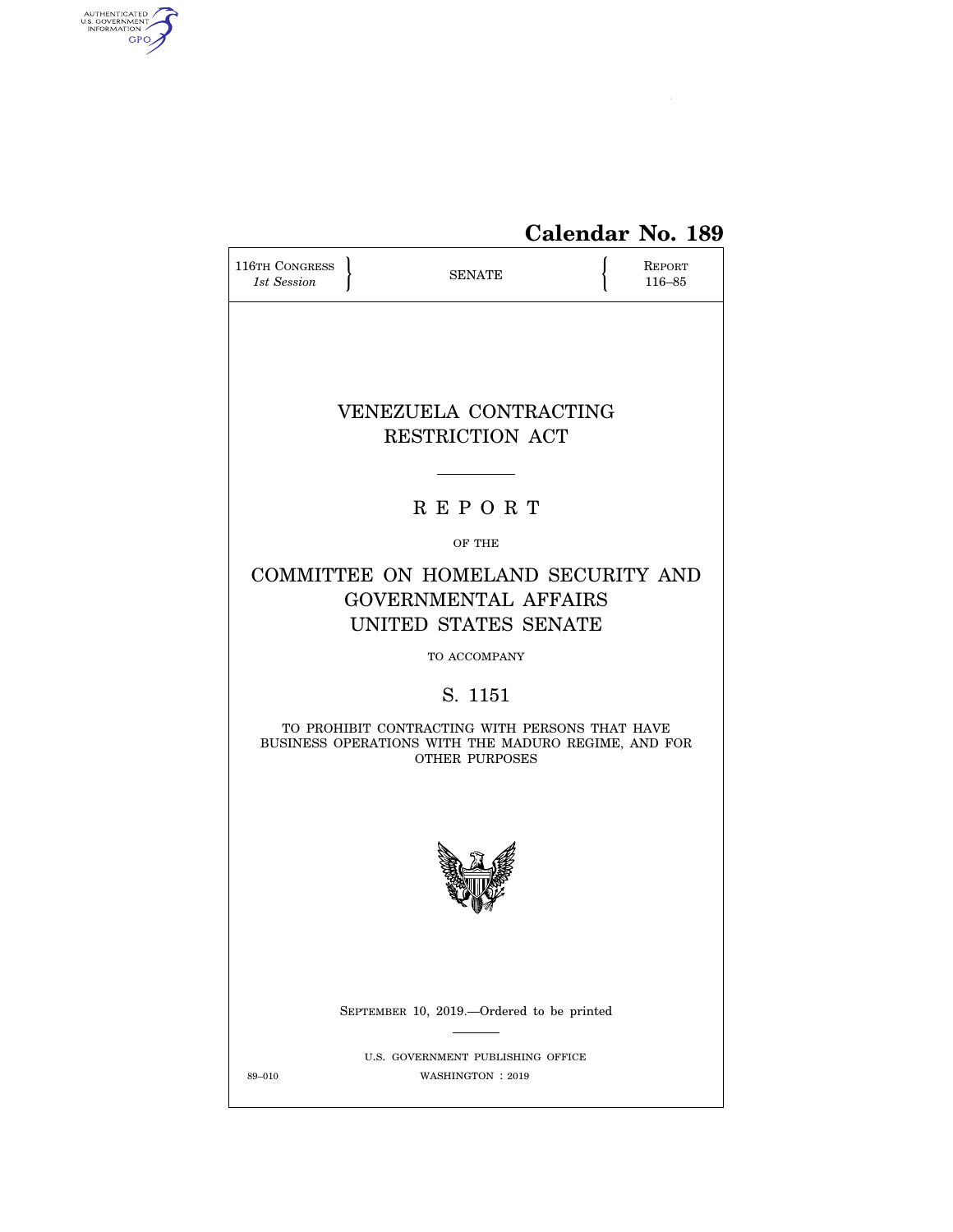#### COMMITTEE ON HOMELAND SECURITY AND GOVERNMENTAL AFFAIRS

RON JOHNSON, Wisconsin, *Chairman* 

ROB PORTMAN, Ohio RAND PAUL, Kentucky JAMES LANKFORD, Oklahoma MITT ROMNEY, Utah RICK SCOTT, Florida MICHAEL B. ENZI, Wyoming JOSH HAWLEY, Missouri

GARY C. PETERS, Michigan THOMAS R. CARPER, Delaware MAGGIE HASSAN, New Hampshire KAMALA D. HARRIS, California KYRSTEN SINEMA, Arizona JACKY ROSEN, Nevada

GABRIELLE D'ADAMO SINGER, *Staff Director*  JOSEPH C. FOLIO III, *Chief Counsel*  PATRICK J. BAILEY, *Chief Counsel for Governmental Affairs*  DAVID M. WEINBERG, *Minority Staff Director*  ZACHARY I. SCHRAM, *Minority Chief Counsel*  MICHELLE M. BENECKE, *Minority Senior Counsel*  LAURA W. KILBRIDE, *Chief Clerk*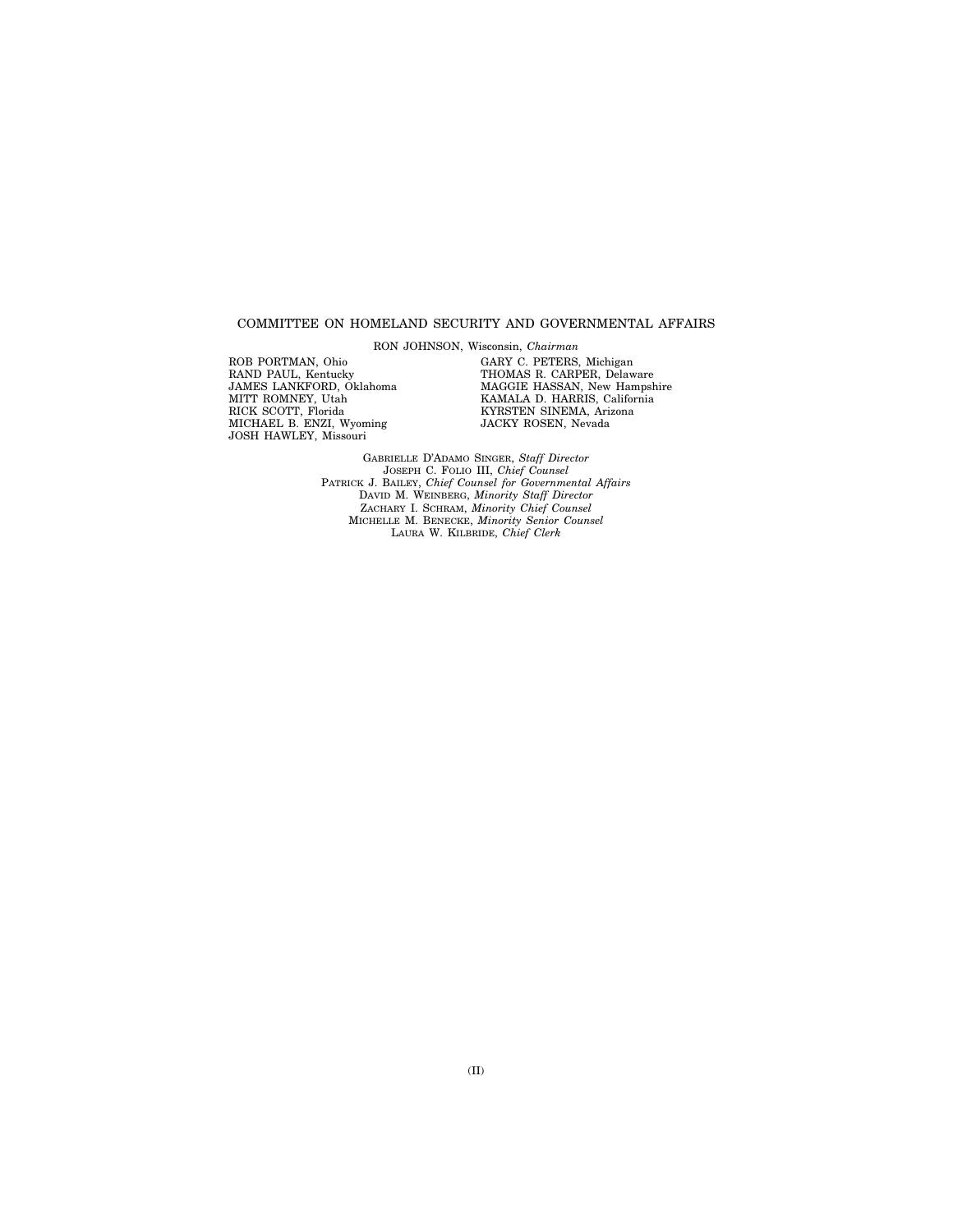## **Calendar No. 189**

116TH CONGRESS REPORT 116-85

#### VENEZUELA CONTRACTING RESTRICTION ACT

SEPTEMBER 10, 2019.—Ordered to be printed

Mr. JOHNSON, from the Committee on Homeland Security and Governmental Affairs, submitted the following

### R E P O R T

[To accompany S. 1151]

[Including cost estimate of the Congressional Budget Office]

The Committee on Homeland Security and Governmental Affairs, to which was referred the bill (S. 1151) to prohibit contracting with persons that have business operations with the Maduro regime, and for other purposes, having considered the same, reports favorably thereon with an amendment (in the nature of a substitute) and recommends that the bill, as amended, do pass.

### **CONTENTS**

#### I. PURPOSE AND SUMMARY

The purpose of S. 1151, the Venezuelan Contracting Restriction Act, is to prohibit Federal agencies from contracting for the procurement of goods or services with any person that has business operations with an authority of the government of Venezuela that is not recognized as the legitimate government of Venezuela by the United States Government. This prohibition does not apply to contracts that support United States Government activities in Venezuela, to those who have a valid license from the Office of Foreign Assets Control, or to contracts related to the American diplomatic mission in Venezuela. The legislation also provides exceptions for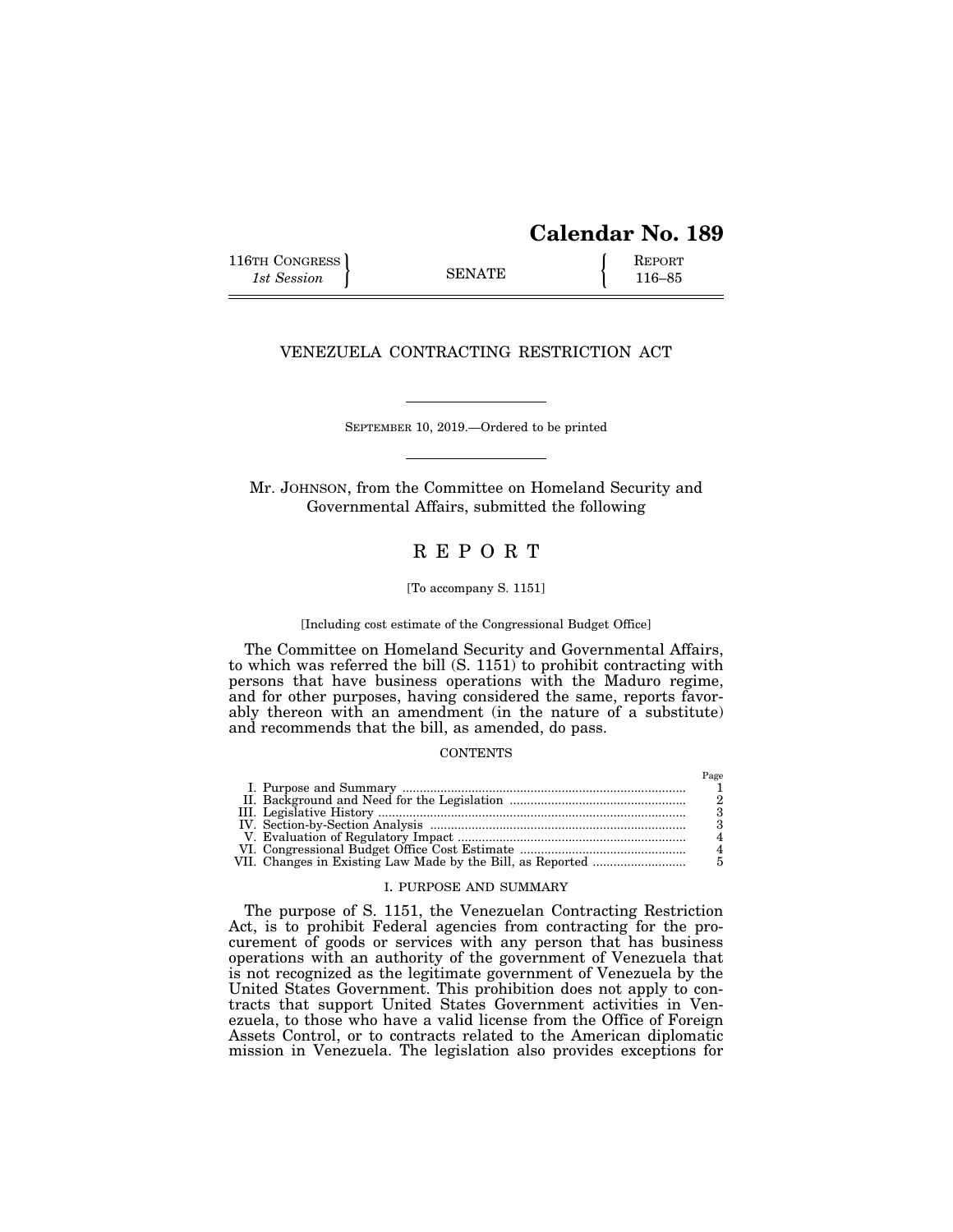instances where the Secretary of State determines that the business operations with the illegitimate Venezuelan government are necessary for the provision of humanitarian assistance, disaster relief, other urgent life-saving measures, noncombatant evacuations, or is otherwise in the national security interests of the United States.

#### II. BACKGROUND AND THE NEED FOR LEGISLATION

Nicolas Maduro was elected President of Venezuela on April 14, 2013, following the death of former Socialist Party President Hugo Chavez. Under Maduro, the Venezuelan government has abused the rights of the Venezuelan people through violence, control, repression and by cracking down on public demonstrations.1 Security forces have repressed opposition parties through detention, military prosecution, and the excessive use of force against protestors.2 Opponents and critics of the regime risk being detained, imprisoned, tortured, and assassinated.3 According to a 2019 United Nations Human Rights report, Venezuelan security forces killed at least 5,287 people during security operations, alleging ''resistance to authority.'' Between January 1, 2019, and May 19, 2019, another 1,569 people were killed.4

In addition to committing pervasive human rights abuses, Maduro's regime has exploited the economy and engaged in widespread corruption.5 Despite having among the world's largest oil reserves, millions of Venezuelans starve because the government fails to import sufficient food for the Venezuelan people, engages in rampant corruption of the food distribution program, and rejects offers of humanitarian aid.<sup>6</sup> Maduro's regime has been compared to a criminal organization,7 is involved in drug trafficking, money laundering,<sup>8</sup> illegal gold transfers,<sup>9</sup> and is said to associate with terrorist groups.10 For years, Maduro's inner circle has enriched themselves by capitalizing on a network of corruption while his people struggle to survive.<sup>11</sup>

<sup>1</sup> Human Rights Watch, World Report 2017: Events of 2016, 661–668, https://www.hrw.org/ sites/default/files/world\_report\_download/wr2017-web.pdf. 2 *Id.* 

 $\overline{3} \overline{1} \overline{d}$ .

<sup>&</sup>lt;sup>4</sup> Press Release, Office of the High Commissioner, United Nations, UN Human Rights report of Venezuela urges immediate measures to halt and remedy grave rights violations (July 4, 2019), https://www.ohchr.org/EN/NewsEvent

ID=E.<br><sup>5</sup>Fact Sheet, Office of the Spokesperson, U.S. Department of State, Nicolás Maduro: Corrup-<br>tion and Chaos in Venezuela (Aug. 6, 2019), https://www.state.gov/nicolas-maduro-corruption-

and-chaos-in-venezuela-2/.<br>
<sup>6</sup>Id.; Siobhan O'Grady, *The U.S. says Maduro is blocking aid to starving people. The Ven-<br>
<sup>6</sup>Id.; Siobhan O'Grady, <i>The U.S. says Maduro is blocking aid to starving people. The Ven-*<br>
ezuelan

news/nation-world/world/americas/venezuela/article230420019.html.<br><sup>8</sup> Lesley Wroughton, U.S. accuses *Maduro, Venezuelan party official of drug trade profiteering,*<br>Reuters (May 18, 2018, 3:09 PM), https://www.reuters.com/

s-accuses-maduro-venezuelan-party-official-of-drug-trade-profiteering-idUSKCN1IJ2JZ.<br>
<sup>9</sup>Pamela Kalkman, *These are the refineries processing Venezuela's "blood gold"—and helping<br>
Maduro stay in power, Miami Herald (July 2* 

president.<br><sup>11</sup> Marta Oliver Craviotto, *How Miami, a major destination for Venezuelan gold, is helping<br>prop up Maduro's regime, Miami Herald (July 23, 2019, 8:00 AM), https://<br>www.miamiherald.com/news/nation-world/world/a*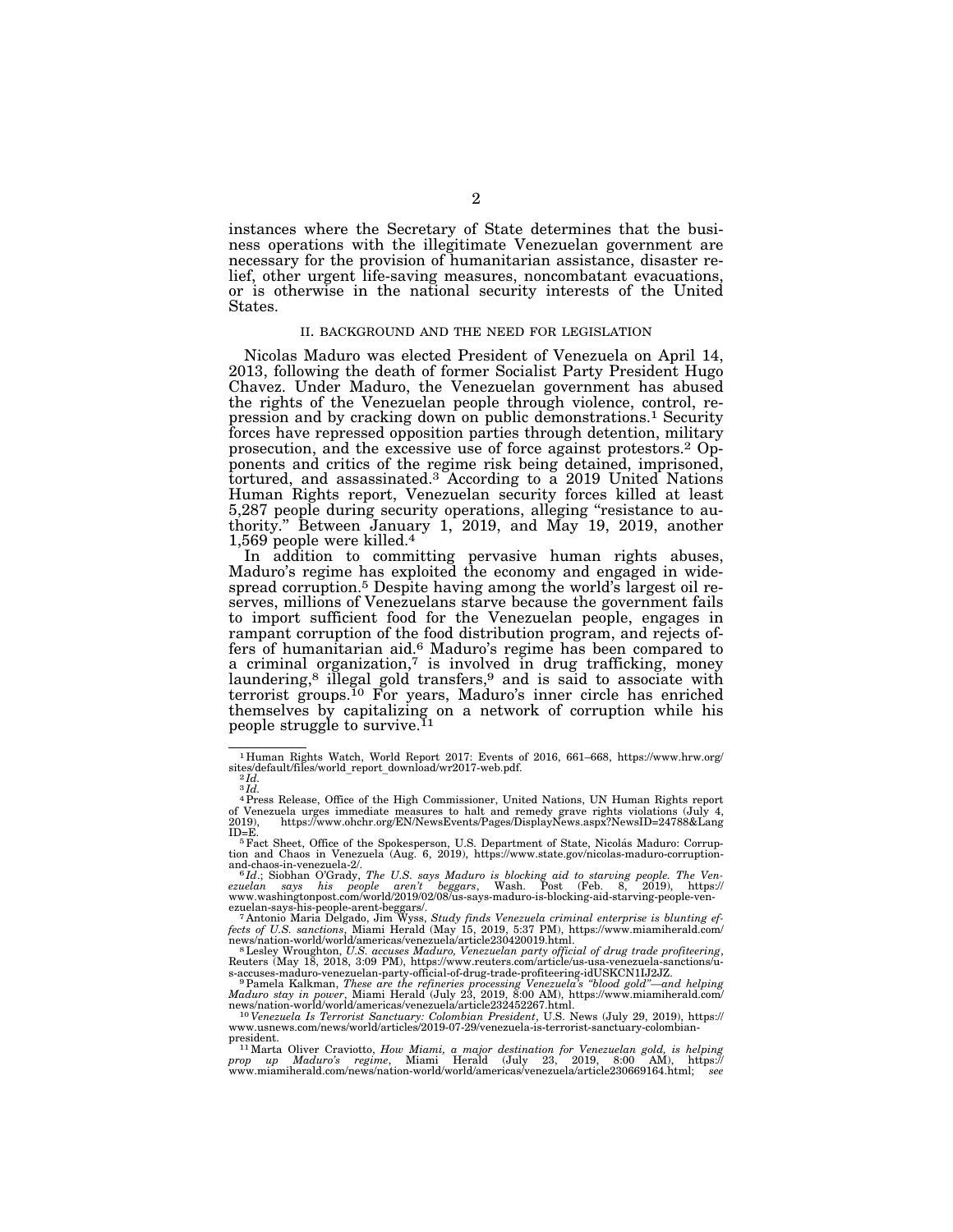The United States has sanctioned entities affiliated with the Maduro regime,<sup>12</sup> while allowing transactions with the legitimate Venezuelan government, the Interim President Juan Guaido and the Venezuelan National Assembly. Sanctions are enforced through the Office of Foreign Assets Control (OFAC) and State Department diplomatic actions. However, U.S. dollars continue to flow to Maduro despite OFAC restrictions. One factor is that current law does not prevent U.S. contractors from both doing business with Maduro while also contracting with the U.S. Government unless they are businesses specifically identified by OFAC as prohibited from doing so.

The Venezuelan Contracting Restriction Act closes this loophole. It complements existing efforts, such as sanctions, by prohibiting an executive agency from entering into a contract for the procurement of goods or services with any person that has business operations with the illegitimate government of the Maduro regime, as well as any successor governments not recognized as legitimate by the United States. The bill outlines particular exceptions.

#### III. LEGISLATIVE HISTORY

S. 1151 was introduced on April 11, 2019, by Senators Rick Scott (R–FL), Marco Rubio (R–FL), and Tom Cotton (R–AL).

The bill was referred to the Committee on Homeland Security and Governmental Affairs. The Committee considered S. 1151 at a business meeting on June 19, 2019. S. 1151 passed by voice vote *en bloc* as amended by a substitute amendment offered by Senator Scott, with Senators Johnson, Portman, Paul, Lankford, Romney, Scott, Enzi, Hawley, Peters, Carper, Hassan, Sinema, and Rosen present.

#### IV. SECTION-BY-SECTION ANALYSIS OF THE BILL, AS REPORTED

#### *Section 1. Short title*

This section establishes the short title of the bill as the "Venezuelan Contracting Restriction Act of 2019.''

#### *Section 2. Prohibition on contracting with persons that have business operations with the Maduro regime*

This section prohibits Federal agencies from contracting for goods and service with any person that engages in significant business operations with an authority of the Government of Venezuela that is not recognized as the legitimate Government of Venezuela. This prohibition does not apply to contracts that support United States Government activities in Venezuela, to those who have a valid license from the Office of Foreign Assets Control, or to contracts related to the American diplomatic mission in Venezuela.

This section also provides exceptions for instances where the Secretary of State determines that the business operations with the illegitimate Venezuelan government are necessary for the provision of humanitarian assistance, disaster relief, other urgent life-saving

also, Fact Sheet, Office of the Spokesperson, U.S. Department of State, Nicolás Maduro: Corrup-<br>tion and Chaos in Venezuela (Aug. 6, 2019), https://www.state.gov/nicolas-maduro-corruption-

and-chaos-in-venezuela-2/.<br><sup>12</sup> Press Release, U.S. Department of Treasury, Treasury Sanctions Nicholas Maduro's Son for<br>Serving in Venezuela's Illegitimate Government (June 28, 2019), https://home.treasury.gov/news/ press-releases/sm719.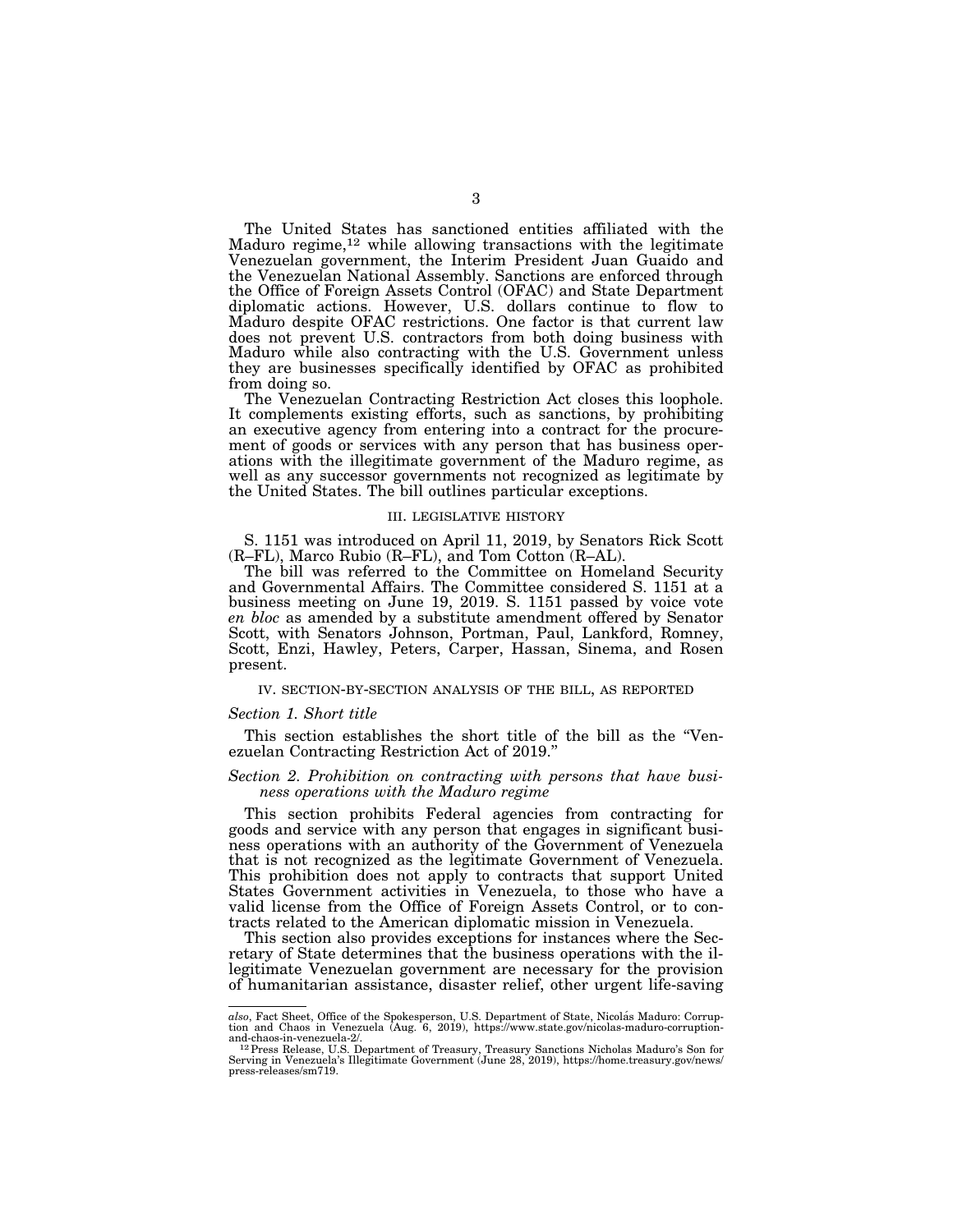measures, noncombatant evacuations, or is otherwise in the national security interests of the United States. It requires that Congress be notified of any exception for those reasons.

Finally, the bill provides that the Secretary of State may waive the prohibition after determining it is in the national interest to do so.

#### V. EVALUATION OF REGULATORY IMPACT

Pursuant to the requirements of paragraph 11(b) of rule XXVI of the Standing Rules of the Senate, the Committee has considered the regulatory impact of this bill and determined that the bill will have no regulatory impact within the meaning of the rules. The Committee agrees with the Congressional Budget Office's statement that the bill contains no intergovernmental or private-sector mandates as defined in the Unfunded Mandates Reform Act (UMRA) and would impose no costs on state, local, or tribal governments.

#### VI. CONGRESSIONAL BUDGET OFFICE COST ESTIMATES

U.S. CONGRESS, CONGRESSIONAL BUDGET OFFICE, *Washington, DC, July 16, 2019.* 

Hon. RON JOHNSON, *Chairman, Committee on Homeland Security and Governmental Affairs, U.S. Senate, Washington, DC.* 

DEAR MR. CHAIRMAN: The Congressional Budget Office has prepared the enclosed cost estimate for S. 1151, the Venezuelan Contracting Restriction Act.

If you wish further details on this estimate, we will be pleased to provide them. The CBO staff contacts are Chinmayee Balabhadrapatruni and Matthew Pickford.

Sincerely,

#### PHILLIP L. SWAGEL,

*Director.* 

Enclosure.

| As ordered reported by the Senate Committee on Homeland Security and Governmental Affairs<br>on June 19, 2019 |      |                                     |           |
|---------------------------------------------------------------------------------------------------------------|------|-------------------------------------|-----------|
| By Fiscal Year, Millions of Dollars                                                                           | 2019 | 2019-2024                           | 2019-2029 |
| Direct Spending (Outlays)                                                                                     |      |                                     |           |
| Revenues                                                                                                      | o    | o                                   | o         |
| Deficit Effect                                                                                                | Ω    | 0                                   | o         |
| <b>Spending Subject to</b><br><b>Appropriation (Outlays)</b>                                                  | n    | Ω                                   | 0         |
| Statutory pay-as-you-go<br>procedures apply?                                                                  | No   | <b>Mandate Effects</b>              |           |
| Increases on-budget deficits in any<br>of the four consecutive 10-year.                                       | No   | Contains intergovernmental mandate? | No        |
| periods beginning in 2030?                                                                                    |      | Contains private-sector mandate?    | No        |